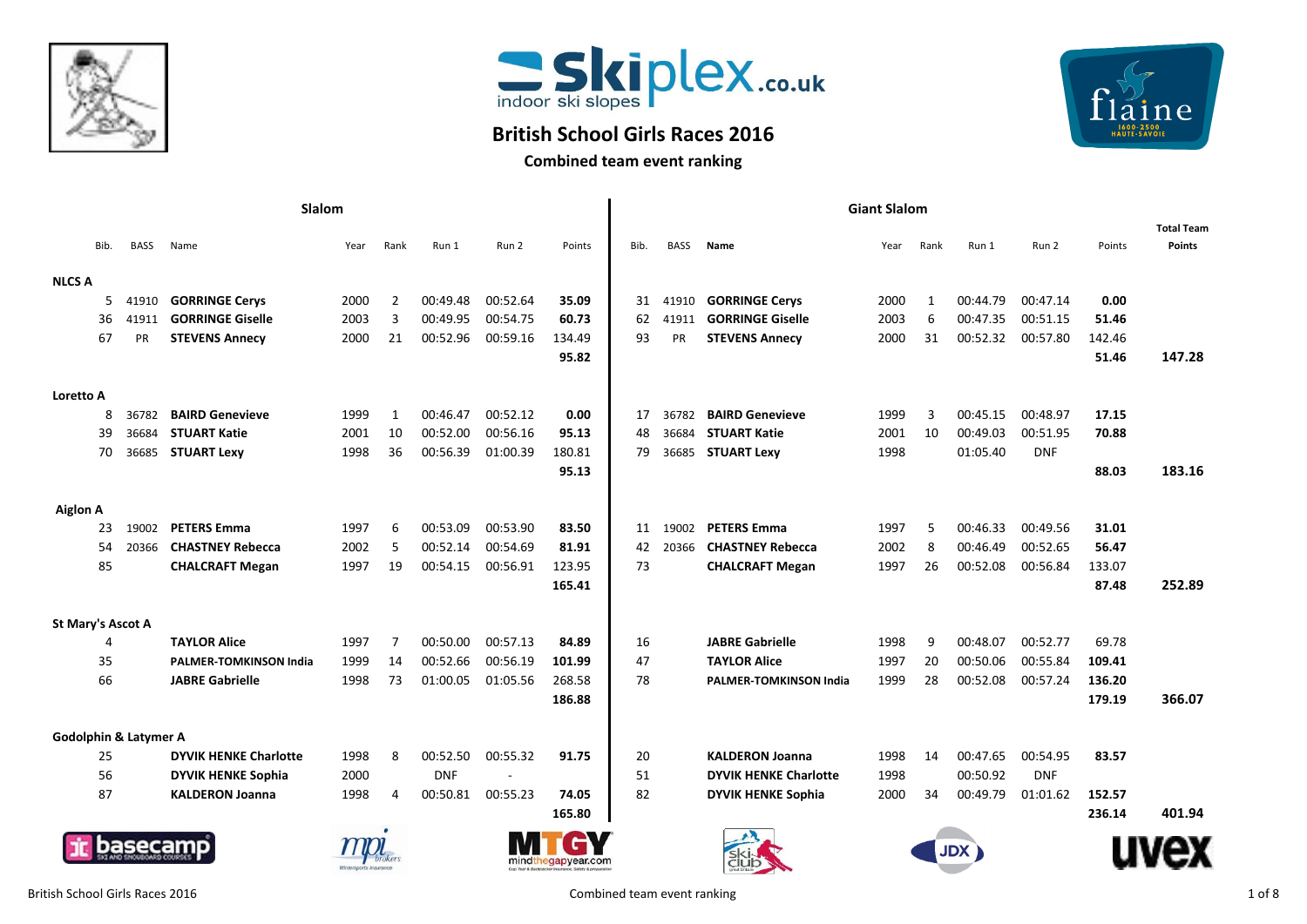|                        |    | <b>Wycombe Abbey A</b>   |                         |      |    |            |          |        |                |           |                         |      |    |            |          |        |        |
|------------------------|----|--------------------------|-------------------------|------|----|------------|----------|--------|----------------|-----------|-------------------------|------|----|------------|----------|--------|--------|
|                        | 31 |                          | <b>CLUTTON Evie</b>     | 1998 | 15 | 00:53.54   | 00:55.48 | 103.68 | 6              |           | <b>CLUTTON Evie</b>     | 1998 | 21 | 00:50.88   | 00:55.23 | 111.06 |        |
|                        | 62 |                          | <b>JANI Alisha</b>      | 1999 | 12 | 00:52.85   | 00:55.92 | 101.19 | 37             |           | <b>JANI Alisha</b>      | 1999 | 23 | 00:50.76   | 00:56.61 | 120.93 |        |
|                        | 93 |                          | <b>POINTS Madeline</b>  | 2002 | 24 | 00:55.42   | 00:57.90 | 146.42 | 68             |           | <b>POINTS Madeline</b>  | 2002 | 27 | 00:51.89   | 00:57.07 | 133.38 |        |
|                        |    |                          |                         |      |    |            |          | 204.87 |                |           |                         |      |    |            |          | 231.99 | 436.86 |
|                        |    |                          |                         |      |    |            |          |        |                |           |                         |      |    |            |          |        |        |
| Downe House A          |    |                          |                         |      |    |            |          |        |                |           |                         |      |    |            |          |        |        |
|                        | 30 | 22086                    | <b>DRUMMOND Miranda</b> | 2002 | 20 | 00:53.07   | 00:58.12 | 125.25 | 18             | 23093     | <b>NICOL Catherine</b>  | 2002 | 11 | 00:48.95   | 00:52.47 | 74.33  |        |
|                        | 61 | 23093                    | <b>NICOL Catherine</b>  | 2002 |    | <b>DNF</b> | 00:59.71 |        | 49             | 22086     | <b>DRUMMOND Miranda</b> | 2002 | 18 | 00:48.97   | 00:56.19 | 103.62 |        |
|                        | 92 |                          | <b>HALESTRAP Storm</b>  | 2001 | 38 | 00:56.59   | 01:00.58 | 184.69 | 80             |           | <b>HALESTRAP Storm</b>  | 2001 | 42 | 00:53.89   | 00:59.14 | 165.26 |        |
|                        |    |                          |                         |      |    |            |          | 309.94 |                |           |                         |      |    |            |          | 177.95 | 487.89 |
|                        |    |                          |                         |      |    |            |          |        |                |           |                         |      |    |            |          |        |        |
| <b>Suffolk Vikings</b> |    |                          |                         |      |    |            |          |        |                |           |                         |      |    |            |          |        |        |
|                        |    | 22 19235                 | <b>ROYAL Natasha</b>    | 1999 | 35 | 00:55.00   | 01:00.95 | 172.56 | 24             | 19235     | <b>ROYAL Natasha</b>    | 1999 | 39 | 00:55.20   | 00:57.44 | 162.20 |        |
|                        | 53 | 19680                    | <b>BAXTER Phillipa</b>  | 1998 | 13 | 00:52.60   | 00:56.22 | 101.69 | 55             | 19680     | <b>BAXTER Phillipa</b>  | 1998 | 16 | 00:49.06   | 00:55.14 | 96.10  |        |
|                        | 84 | 22515                    | <b>SHELLEY Annie</b>    | 2003 | 55 | 00:59.06   | 01:02.06 | 223.95 | 86             | 22515     | <b>SHELLEY Annie</b>    | 2003 | 40 | 00:53.95   | 00:59.05 | 165.02 |        |
|                        |    |                          |                         |      |    |            |          | 274.25 |                |           |                         |      |    |            |          | 258.30 | 532.55 |
|                        |    |                          |                         |      |    |            |          |        |                |           |                         |      |    |            |          |        |        |
| <b>Surbiton High A</b> |    |                          |                         |      |    |            |          |        |                |           |                         |      |    |            |          |        |        |
|                        | 27 |                          | <b>MEYLER Anna</b>      | 1999 | 34 | 00:56.87   | 00:58.81 | 169.88 | $\overline{7}$ | <b>PR</b> | <b>KAHVE Lucy</b>       | 1998 | 19 | 00:50.87   | 00:54.34 | 104.01 |        |
|                        | 58 | PR                       | <b>KAHVE Lucy</b>       | 1998 | 37 | 00:58.14   | 00:59.00 | 184.39 | 38             |           | <b>MEYLER Anna</b>      | 1999 | 24 | 00:50.54   | 00:57.19 | 123.75 |        |
|                        | 89 | 21096                    | <b>VERNON Rebecca</b>   | 2002 |    | <b>DNF</b> | 01:02.94 |        | 69             | 21096     | <b>VERNON Rebecca</b>   | 2002 | 33 | 00:52.49   | 00:58.70 | 150.85 |        |
|                        |    |                          |                         |      |    |            |          | 354.27 |                |           |                         |      |    |            |          | 227.76 | 582.03 |
|                        |    |                          |                         |      |    |            |          |        |                |           |                         |      |    |            |          |        |        |
| <b>Moreton Hall A</b>  |    |                          |                         |      |    |            |          |        |                |           |                         |      |    |            |          |        |        |
|                        | 6  | PR                       | <b>BROWN Alysha</b>     | 2002 | 17 | 00:50.70   | 00:58.71 | 107.55 | 8              | PR        | <b>BROWN Alysha</b>     | 2002 |    | <b>DNF</b> | 00:53.80 |        |        |
|                        | 37 | PR                       | <b>BROWN Charlotte</b>  | 2003 | 42 | 00:55.75   | 01:02.28 | 193.24 | 39             | PR        | <b>BROWN Charlotte</b>  | 2003 | 17 | 00:49.73   | 00:55.31 | 102.68 |        |
|                        | 68 |                          | <b>GRACE Serena</b>     | 1999 | 75 | 00:59.36   | 01:07.10 | 277.03 | 70             |           | <b>GRACE Serena</b>     | 1999 | 65 | 00:58.19   | 01:02.70 | 226.82 |        |
|                        |    |                          |                         |      |    |            |          | 300.79 |                |           |                         |      |    |            |          | 329.50 | 630.29 |
| Ipswich High A         |    |                          |                         |      |    |            |          |        |                |           |                         |      |    |            |          |        |        |
|                        | 9  |                          | <b>DURANT Ella</b>      | 1997 | 18 | 00:52.29   | 00:58.35 | 119.78 | 13             |           | <b>DURANT Ella</b>      | 1997 |    | <b>DNF</b> |          |        |        |
|                        | 40 |                          | <b>LEVENE Grace</b>     | 2001 | 70 | 01:00.09   | 01:03.79 |        | 44             |           | <b>LEVENE Grace</b>     | 2001 | 61 | 00:56.48   | 01:02.51 | 211.94 |        |
|                        | 71 |                          | <b>DURANT Antonia</b>   | 1999 | 32 | 00:56.80   | 00:58.58 | 166.90 | 75             |           | <b>DURANT Antonia</b>   | 1999 | 29 | 00:52.14   | 00:57.25 | 136.75 |        |
|                        |    |                          |                         |      |    |            |          | 286.68 |                |           |                         |      |    |            |          | 348.69 | 635.37 |
|                        |    |                          |                         |      |    |            |          |        |                |           |                         |      |    |            |          |        |        |
|                        |    | <b>Richmond School A</b> |                         |      |    |            |          |        |                |           |                         |      |    |            |          |        |        |
|                        | 10 | 18745                    | <b>WEBSDALE Cara</b>    | 1997 | 31 | 00:53.34   | 01:01.69 | 163.42 | 14             | 18745     | <b>WEBSDALE Cara</b>    | 1997 | 32 | 00:52.70   | 00:57.86 | 145.91 |        |
|                        | 41 |                          | <b>COLE Mia</b>         | 1999 | 49 | 00:57.76   | 01:02.32 | 213.61 | 45             |           | <b>WRIGHT Annabelle</b> | 1998 | 49 | 00:53.62   | 01:01.79 | 183.90 |        |
|                        | 72 |                          | <b>WRIGHT Annabelle</b> | 1998 | 67 | 01:00.09   | 01:03.52 | 248.70 | 76             |           | <b>COLE Mia</b>         | 1999 | 52 | 00:54.98   | 01:00.94 | 187.89 |        |
|                        |    |                          |                         |      |    |            |          | 377.03 |                |           |                         |      |    |            |          | 329.81 | 706.84 |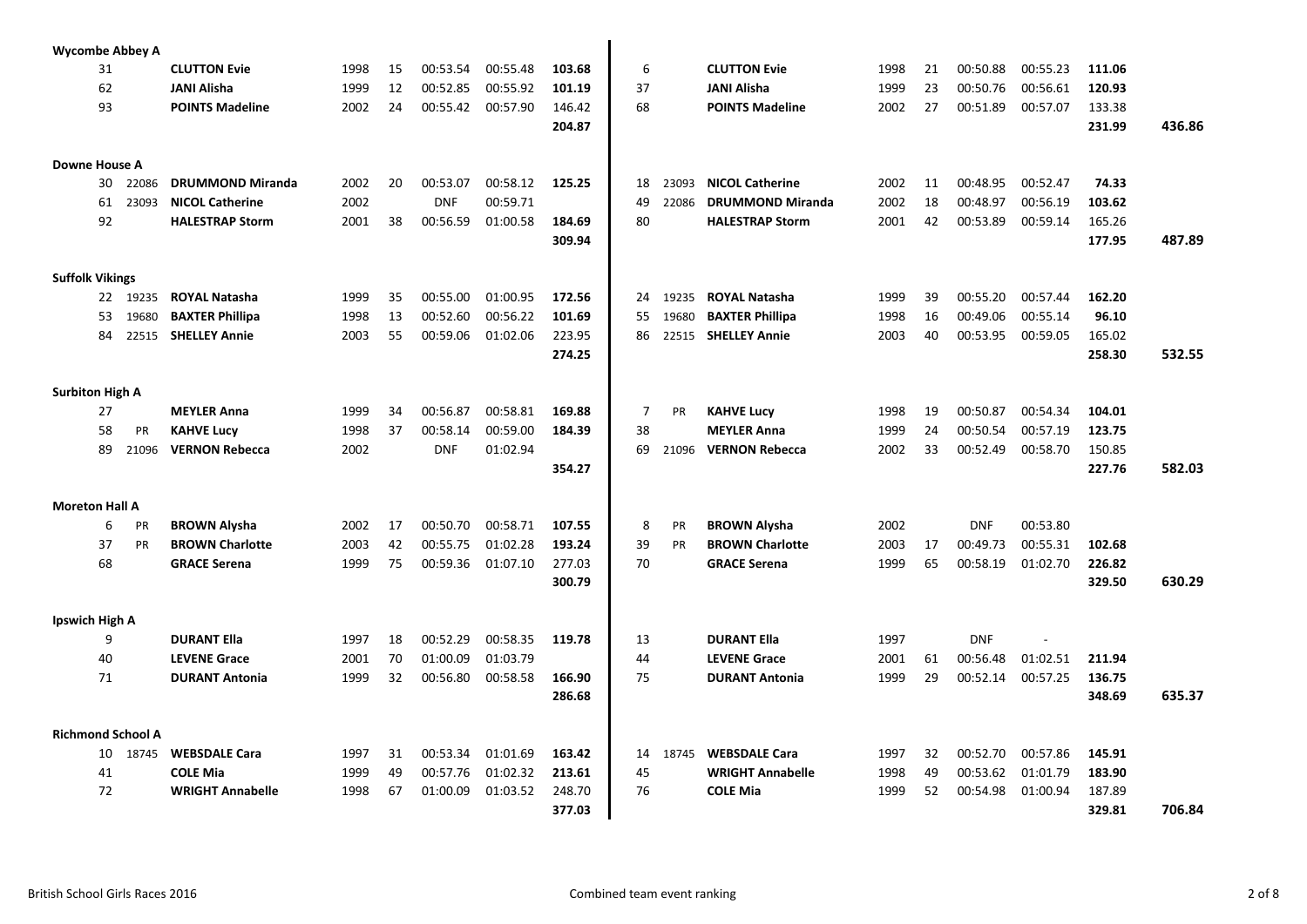| <b>St Swithuns A</b>     |       |                                             |      |    |            |            |                  |              |           |                                             |      |     |            |            |                  |        |
|--------------------------|-------|---------------------------------------------|------|----|------------|------------|------------------|--------------|-----------|---------------------------------------------|------|-----|------------|------------|------------------|--------|
| 18                       | 21053 | <b>GRANT Isabelle</b>                       | 2003 | 32 | 00:55.59   | 00:59.79   | 166.90           | 19           | 21053     | <b>GRANT Isabelle</b>                       | 2003 | 41  | 00:54.63   | 00:58.39   | 165.18           |        |
| 49                       | PR    | <b>WALDRON Harriet</b>                      | 2000 | 45 | 00:56.97   | 01:02.54   | 207.95           | 50           | <b>PR</b> | <b>WALDRON Harriet</b>                      | 2000 | 50  | 00:55.07   | 01:00.44   | 184.68           |        |
| 80                       |       | <b>BODEN Stella</b>                         | 2000 | 53 | 00:57.08   | 01:03.63   | 219.88           | 81           |           | <b>BODEN Stella</b>                         | 2000 | 78  | 00:59.08   | 01:06.55   | 263.94           |        |
|                          |       |                                             |      |    |            |            | 374.85           |              |           |                                             |      |     |            |            | 349.86           | 724.71 |
|                          |       |                                             |      |    |            |            |                  |              |           |                                             |      |     |            |            |                  |        |
| <b>Guildford High A</b>  |       |                                             |      |    |            |            |                  |              |           |                                             |      |     |            |            |                  |        |
| 19                       | 21101 | <b>WEEKS Georgia</b>                        | 2001 | 16 | 00:51.26   | 00:57.91   | 105.17           | 4            | 21101     | <b>WEEKS Georgia</b>                        | 2001 | 12  | 00:47.70   | 00:54.21   | 78.16            |        |
| 50                       | 21646 | <b>SEBO Samantha</b>                        | 1999 |    | <b>DNF</b> |            |                  | 35           | 21646     | <b>SEBO Samantha</b>                        | 1999 | 53  | 00:55.49   | 01:00.53   | 188.67           |        |
| 81                       |       | <b>HOSKING Livi</b>                         | 2003 | 94 | 01:07.10   | 01:08.11   | 364.01           | 66           |           | <b>HOSKING Livi</b>                         | 2003 | 77  | 00:58.76   | 01:06.51   | 261.12           |        |
|                          |       |                                             |      |    |            |            | 469.18           |              |           |                                             |      |     |            |            | 266.83           | 736.01 |
|                          |       |                                             |      |    |            |            |                  |              |           |                                             |      |     |            |            |                  |        |
| St Mary's Calne A        |       |                                             |      |    |            |            |                  |              |           |                                             |      |     |            |            |                  |        |
| 17                       |       | <b>McLINTOCK Hannah</b>                     | 1999 | 22 | 00:55.35   | 00:57.16   | 138.37           | 23           |           | <b>McLINTOCK Hannah</b>                     | 1999 | 15  | 00:49.88   | 00:53.88   | 92.65            |        |
| 48                       |       | <b>SMART Millie</b>                         | 1999 |    | 00:56.79   | <b>DSQ</b> |                  | 54           |           | <b>SMART Millie</b>                         | 1999 | 48  | 00:53.84   | 01:01.11   | 180.29           |        |
| 79                       |       | <b>BROWN Puddle Duck</b>                    | 1999 | 84 | 01:04.53   | 01:07.38   | 331.21           | 85           |           | <b>BROWN Puddle Duck</b>                    | 1999 | 70  | 00:57.33   | 01:05.29   | 240.37           |        |
|                          |       |                                             |      |    |            |            | 469.58           |              |           |                                             |      |     |            |            | 272.94           | 742.52 |
|                          |       |                                             |      |    |            |            |                  |              |           |                                             |      |     |            |            |                  |        |
| <b>Francis Holland A</b> |       |                                             |      |    |            |            |                  |              |           |                                             |      |     |            |            |                  |        |
| 3                        |       | <b>HARRISON Felicity</b>                    | 1998 |    | 00:57.48   | <b>DNF</b> |                  | 10           |           | <b>HARRISON Felicity</b>                    | 1998 | 22  | 00:51.66   | 00:55.37   | 118.26           |        |
| 34                       |       | <b>GUTIERREZ Lucia</b>                      | 2003 | 23 | 00:52.70   | 01:00.23   | 142.54           | 41           |           | <b>HARRISON Annabelle</b>                   | 2000 |     | 00:54.74   | <b>DSQ</b> |                  |        |
| 65                       |       | <b>HARRISON Annabelle</b>                   | 2000 | 56 | 00:55.91   | 01:05.25   | 224.35           | 72           |           | <b>GUTIERREZ Lucia</b>                      | 2003 | 87  | 01:00.68   | 01:09.03   | 295.89           |        |
|                          |       |                                             |      |    |            |            | 366.89           |              |           |                                             |      |     |            |            | 414.15           | 781.04 |
|                          |       |                                             |      |    |            |            |                  |              |           |                                             |      |     |            |            |                  |        |
| <b>Surbiton High B</b>   |       |                                             |      |    |            |            |                  |              |           |                                             |      |     |            |            |                  |        |
| 109                      | 21535 | <b>HYDE Gussie</b>                          | 2000 | 25 | 00:55.30   | 00:58.70   | 153.18           | 98           | 21535     | <b>HYDE Gussie</b>                          | 2000 | 37  | 00:53.34   | 00:59.09   | 160.56           |        |
| 129                      | 20789 | <b>HINTON Georgina</b><br><b>BREEN Kate</b> | 2001 | 74 | 00:58.34   | 01:07.65   | 272.36<br>240.95 | 118          | 20789     | <b>HINTON Georgina</b><br><b>BREEN Kate</b> | 2001 | 98  | 01:02.74   | 01:11.12   | 328.40<br>233.16 |        |
| 149                      | 22144 |                                             | 2001 | 65 | 01:00.24   | 01:02.59   |                  | 138          | 22144     |                                             | 2001 | 67  | 00:57.94   | 01:03.76   |                  | 787.85 |
|                          |       |                                             |      |    |            |            | 394.13           |              |           |                                             |      |     |            |            | 393.72           |        |
| <b>New Hall</b>          |       |                                             |      |    |            |            |                  |              |           |                                             |      |     |            |            |                  |        |
| 13                       | 22536 | <b>MCLEISH Alice</b>                        | 2000 | 29 | 00:55.34   | 00:59.17   | 158.25           | 28           | 22536     | <b>MCLEISH Alice</b>                        | 2000 | 25  | 00:53.84   | 00:54.19   | 126.10           |        |
| 44                       | 23176 | <b>PARRY Meryn</b>                          | 2000 | 86 | 01:06.95   | 01:06.13   | 342.84           | 59           | 23176     | <b>PARRY Meryn</b>                          | 2000 |     | <b>DNF</b> |            |                  |        |
| 75                       | 21925 | <b>MCLEISH Emily</b>                        | 2003 | 79 | 01:03.85   | 01:06.03   | 311.03           | 90           | 21925     | <b>MCLEISH Emily</b>                        | 2003 | 69  | 00:59.30   | 01:03.00   | 237.86           |        |
|                          |       |                                             |      |    |            |            | 469.28           |              |           |                                             |      |     |            |            | 363.96           | 833.24 |
|                          |       |                                             |      |    |            |            |                  |              |           |                                             |      |     |            |            |                  |        |
| Cranbrook                |       |                                             |      |    |            |            |                  |              |           |                                             |      |     |            |            |                  |        |
| $\mathbf{1}$             |       | <b>HILLS Tara</b>                           | 2002 | 81 | 01:04.39   | 01:07.18   | 327.83           | $\mathbf{1}$ |           | <b>FREEMAN Alice</b>                        | 1998 | 54  | 00:54.75   | 01:01.54   | 190.79           |        |
| 32                       |       | <b>FREEMAN Emily</b>                        | 2000 | 43 | 00:55.82   | 01:02.82   | 199.30           | 32           |           | <b>FREEMAN Emily</b>                        | 2000 | 72  | 00:56.16   | 01:06.58   | 241.31           |        |
| 63                       |       | <b>FREEMAN Alice</b>                        | 1998 | 54 | 00:57.44   | 01:03.30   | 220.17           | 63           |           | <b>HILLS Tara</b>                           | 2002 | 111 | 01:05.09   | 01:13.66   | 366.70           |        |
|                          |       |                                             |      |    |            |            | 419.47           |              |           |                                             |      |     |            |            | 432.10           | 851.57 |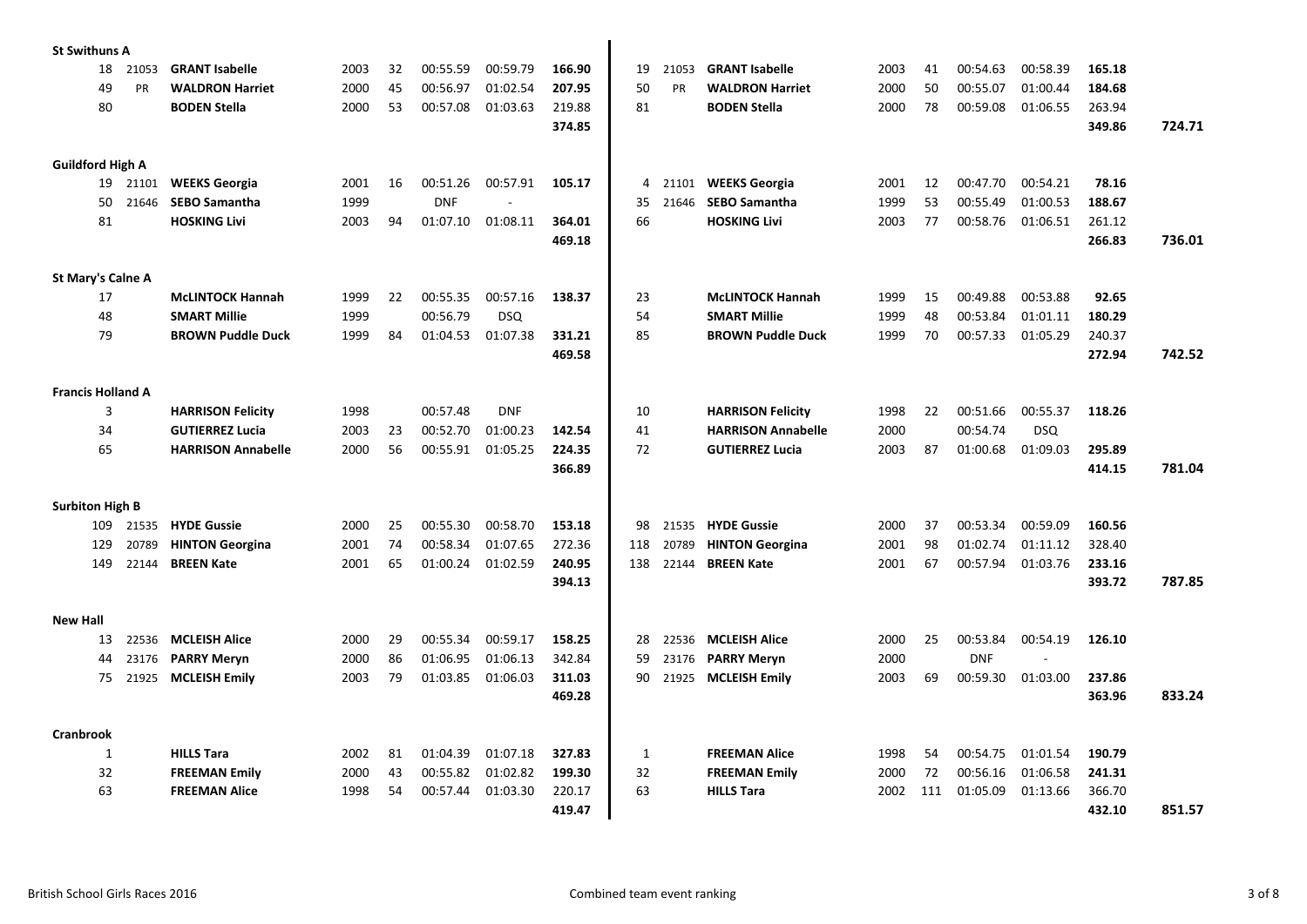| <b>Reeds B</b>         |     |                                  |                              |      |     |            |            |        |     |           |                              |      |     |          |            |        |        |
|------------------------|-----|----------------------------------|------------------------------|------|-----|------------|------------|--------|-----|-----------|------------------------------|------|-----|----------|------------|--------|--------|
|                        | 113 |                                  | <b>MITCHENER Georgia</b>     | 1998 |     | 00:00.00   | 00:00.00   | 0.00   | 102 |           | <b>MITCHENER Georgia</b>     | 1998 | 123 | 01:12.55 | 01:23.94   | 505.64 |        |
|                        | 133 |                                  | <b>SMITH Lauren</b>          | 1999 | 61  | 00:58.33   | 01:03.70   | 233.00 | 122 |           | <b>SMITH Lauren</b>          | 1999 | 44  | 00:54.12 | 00:58.97   | 165.73 |        |
|                        | 153 | 20643                            | <b>TREW Eleanor</b>          | 1999 | 69  | 01:01.49   | 01:02.37   | 251.19 | 142 | 20643     | <b>TREW Eleanor</b>          | 1999 | 59  | 00:56.23 | 01:02.45   | 209.51 |        |
|                        |     |                                  |                              |      |     |            |            | 484.19 |     |           |                              |      |     |          |            | 375.24 | 859.43 |
|                        |     |                                  |                              |      |     |            |            |        |     |           |                              |      |     |          |            |        |        |
| <b>Tudor Hall A</b>    |     |                                  |                              |      |     |            |            |        |     |           |                              |      |     |          |            |        |        |
|                        | 15  |                                  | <b>BEALBY Marina</b>         | 1997 | 26  | 00:54.25   | 00:59.96   | 155.27 | 12  | 23029     | <b>AGUSTSDOTTIR Maria</b>    | 2003 | 91  | 01:02.31 | 01:09.36   | 311.25 |        |
|                        | 46  |                                  | <b>CARTER Jessica</b>        | 1999 | 77  | 01:01.37   | 01:07.68   | 302.78 | 43  |           | <b>BEALBY Marina</b>         | 1997 | 42  | 00:53.60 | 00:59.43   | 165.26 |        |
|                        | 77  | 23029                            | <b>AGUSTSDOTTIR Maria</b>    | 2003 | 63  | 00:59.19   | 01:03.41   | 238.66 | 74  |           | <b>CARTER Jessica</b>        | 1999 | 94  | 01:02.60 | 01:10.39   | 321.58 |        |
|                        |     |                                  |                              |      |     |            |            | 393.93 |     |           |                              |      |     |          |            | 476.51 | 870.44 |
|                        |     |                                  |                              |      |     |            |            |        |     |           |                              |      |     |          |            |        |        |
| <b>Stowe</b>           |     |                                  |                              |      |     |            |            |        |     |           |                              |      |     |          |            |        |        |
|                        | 14  |                                  | <b>MAYNE Cecilia</b>         | 2002 | 62  | 00:58.67   | 01:03.73   | 236.68 | 21  |           | <b>MAYNE Cecilia</b>         | 2002 | 71  | 00:58.30 | 01:04.38   | 240.84 |        |
|                        | 45  |                                  | <b>MOORE Poppy</b>           | 1999 | 48  | 00:57.62   | 01:02.30   | 212.02 | 52  |           | <b>MOORE Poppy</b>           | 1999 | 60  | 00:56.62 | 01:02.35   | 211.78 |        |
|                        | 76  |                                  | <b>LIVESEY Chloe</b>         | 2002 |     | <b>DNF</b> | <b>DNF</b> |        | 83  |           | <b>LIVESEY Chloe</b>         | 2002 |     | 01:04.70 | <b>DNF</b> |        |        |
|                        |     |                                  |                              |      |     |            |            | 448.70 |     |           |                              |      |     |          |            | 452.62 | 901.32 |
|                        |     |                                  |                              |      |     |            |            |        |     |           |                              |      |     |          |            |        |        |
| <b>Wellington A</b>    |     |                                  |                              |      |     |            |            |        |     |           |                              |      |     |          |            |        |        |
|                        |     | 11 21368                         | <b>VESELY Cordelia</b>       | 1999 | 46  | 00:56.94   | 01:02.66   | 208.84 | 26  | 21368     | <b>VESELY Cordelia</b>       | 1999 | 30  | 00:51.58 | 00:58.01   | 138.31 |        |
|                        | 42  | 21376                            | <b>VESELY Miranda</b>        | 2002 | 28  | 00:54.82   | 00:59.58   | 157.15 | 57  | 21376     | <b>VESELY Miranda</b>        | 2002 |     | 00:53.66 | <b>DNS</b> |        |        |
|                        | 73  |                                  |                              | 2001 | 113 |            | 01:17.52   | 505.26 | 88  |           |                              |      |     | 01:10.25 |            | 428.65 |        |
|                        |     |                                  | <b>GATHY Margaux</b>         |      |     | 01:11.90   |            |        |     |           | <b>GATHY Margaux</b>         | 2001 | 116 |          | 01:16.41   |        |        |
|                        |     |                                  |                              |      |     |            |            | 365.99 |     |           |                              |      |     |          |            | 566.96 | 932.95 |
|                        |     |                                  |                              |      |     |            |            |        |     |           |                              |      |     |          |            |        |        |
| <b>Kings Wimbledon</b> |     |                                  |                              |      |     |            |            |        |     |           |                              |      |     |          |            |        |        |
|                        | 28  | <b>PR</b>                        | <b>PATTON Harriet</b>        | 1999 | 27  | 00:57.21   | 00:57.17   | 156.96 | 15  | <b>PR</b> | <b>PATTON Harriet</b>        | 1999 | 103 | 00:56.12 | 01:20.04   | 346.41 |        |
|                        | 59  |                                  | <b>MAZZIER Pheobe</b>        | 1999 | 71  | 01:00.15   | 01:03.77   | 251.78 | 46  |           | <b>MAZZIER Pheobe</b>        | 1999 | 83  | 00:58.80 | 01:08.93   | 280.39 |        |
|                        | 90  |                                  | <b>JACKSON Molly</b>         | 1999 | 72  | 00:59.38   | 01:05.32   | 259.54 | 77  |           | <b>JACKSON Molly</b>         | 1999 | 84  | 00:59.06 | 01:08.91   | 282.27 |        |
|                        |     |                                  |                              |      |     |            |            | 408.74 |     |           |                              |      |     |          |            | 562.66 | 971.4  |
|                        |     |                                  |                              |      |     |            |            |        |     |           |                              |      |     |          |            |        |        |
|                        |     | <b>Godolphin &amp; Latymer B</b> |                              |      |     |            |            |        |     |           |                              |      |     |          |            |        |        |
|                        | 100 |                                  | <b>COLEGRAVE India</b>       | 2000 | 47  | 00:57.19   | 01:02.55   | 210.23 | 105 |           | <b>BASIROV Emma</b>          | 1997 |     | 00:58.49 | <b>DNF</b> |        |        |
|                        | 120 |                                  | <b>BASIROV Emma</b>          | 1997 |     | 01:01.08   | <b>DNF</b> |        | 125 |           | <b>COLEGRAVE India</b>       | 2000 | 57  | 00:55.58 | 01:02.13   | 201.91 |        |
|                        | 140 | 20842                            | <b>CORRIGAN Caroline</b>     | 2002 | 80  | 01:03.15   | 01:08.27   | 326.34 | 145 | 20842     | <b>CORRIGAN Caroline</b>     | 2002 | 68  | 00:59.79 | 01:02.05   | 234.26 |        |
|                        |     |                                  |                              |      |     |            |            | 536.57 |     |           |                              |      |     |          |            | 436.17 | 972.74 |
|                        |     |                                  |                              |      |     |            |            |        |     |           |                              |      |     |          |            |        |        |
| <b>Cheltenham A</b>    |     |                                  |                              |      |     |            |            |        |     |           |                              |      |     |          |            |        |        |
|                        | 26  |                                  | <b>LEUNG Binia Ella</b>      | 2003 | 41  | 00:57.68   | 01:00.25   | 192.24 | 22  |           | <b>McKELVIE Rosie</b>        | 2003 | 99  | 01:04.60 | 01:10.18   | 335.60 |        |
|                        | 57  |                                  | <b>McKELVIE Rosie</b>        | 2003 | 85  | 01:04.52   | 01:07.98   | 337.07 | 53  |           | <b>LEUNG Binia</b>           | 2003 | 51  | 00:54.63 | 01:01.08   | 186.25 |        |
|                        | 88  | PR                               | <b>KILROY-SILK Ellaouise</b> | 2002 |     | 01:03.06   | <b>DNF</b> |        | 84  | PR        | <b>KILROY-SILK Ellaouise</b> | 2002 | 80  | 01:01.02 | 01:05.17   | 268.33 |        |
|                        |     |                                  |                              |      |     |            |            | 529.31 |     |           |                              |      |     |          |            | 454.58 | 983.89 |
|                        |     |                                  |                              |      |     |            |            |        |     |           |                              |      |     |          |            |        |        |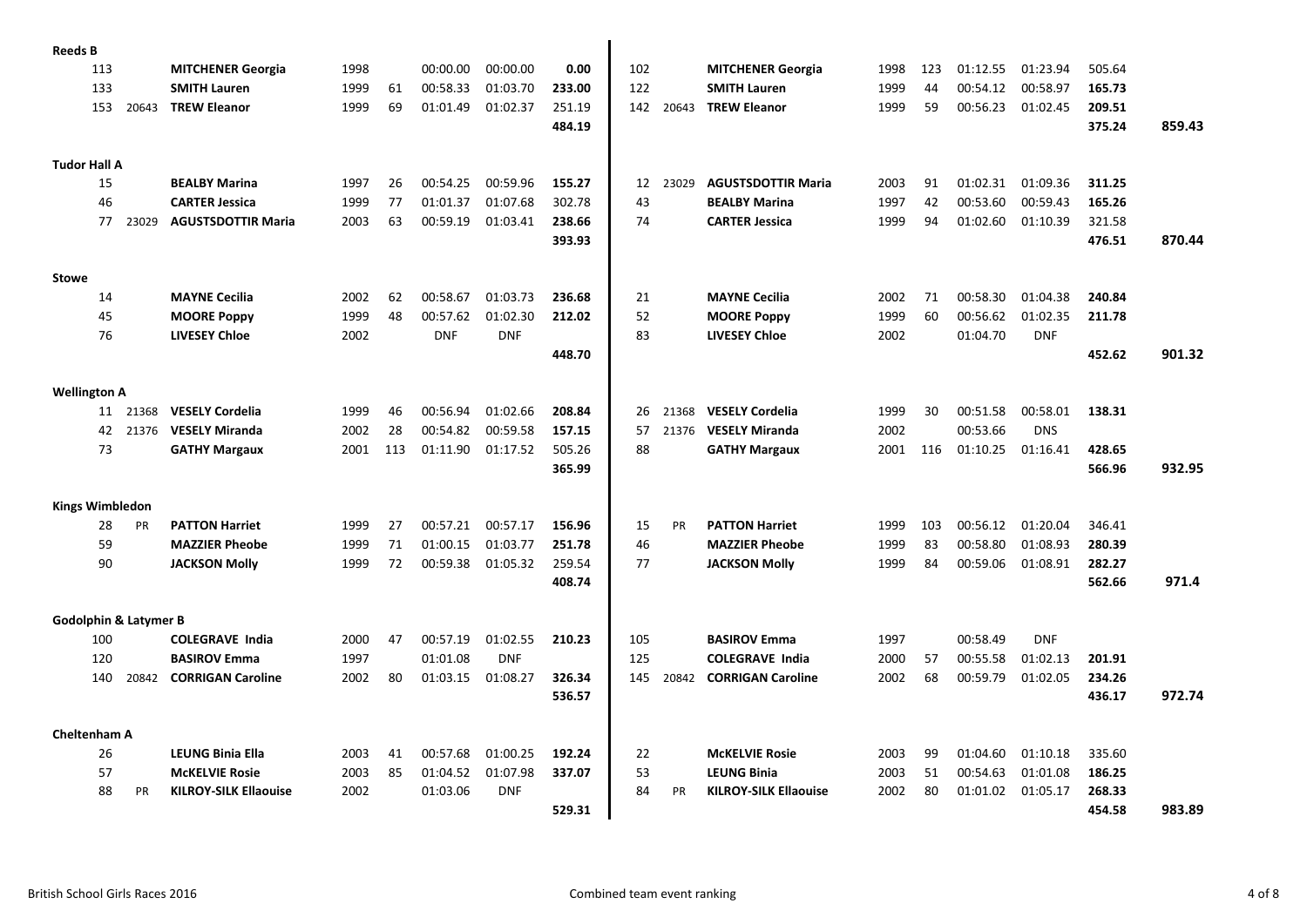| Loretto B                |       |                            |      |     |            |            |        |     |       |                            |      |     |            |            |        |         |
|--------------------------|-------|----------------------------|------|-----|------------|------------|--------|-----|-------|----------------------------|------|-----|------------|------------|--------|---------|
| 112                      | 36834 | <b>STUART Holly</b>        | 2003 | 44  | 00:58.89   | 00:59.83   | 200.10 | 100 | 36834 | <b>STUART Holly</b>        | 2003 | 38  | 00:53.89   | 00:58.65   | 161.42 |         |
| 132                      |       | <b>BUCHANAN-SMITH Lucy</b> | 2000 | 111 | 01:11.65   | 01:14.25   | 470.27 | 120 |       | <b>BUCHANAN-SMITH Lucy</b> | 2000 | 115 | 01:07.34   | 01:14.96   | 394.50 |         |
| 152                      |       | <b>GARDINER Alexandra</b>  | 2000 | 83  | 01:04.18   | 01:07.72   | 331.11 | 140 |       | <b>GARDINER Alexandra</b>  | 2000 | 92  | 01:02.30   | 01:09.70   | 313.83 |         |
|                          |       |                            |      |     |            |            | 531.21 |     |       |                            |      |     |            |            | 475.25 | 1006.46 |
|                          |       |                            |      |     |            |            |        |     |       |                            |      |     |            |            |        |         |
| <b>Wycombe Abbey B</b>   |       |                            |      |     |            |            |        |     |       |                            |      |     |            |            |        |         |
| 105                      |       | <b>FOREMAN Katie</b>       | 2003 | 59  | 00:58.59   | 01:03.24   | 231.01 | 97  |       | <b>FOREMAN Katie</b>       | 2003 |     | <b>DSQ</b> | 01:05.87   |        |         |
| 125                      |       | <b>LEWIS Charlotte</b>     | 1998 |     | <b>DNF</b> |            |        | 117 |       | McKIMM Lydia               | 2003 | 62  | 00:57.35   | 01:01.69   | 212.33 |         |
| 145                      |       | <b>McKIMM Lydia</b>        | 2003 | 64  | 00:57.59   | 01:05.13   | 239.86 | 137 |       | <b>LEWIS Charlotte</b>     | 1998 | 96  | 01:02.40   | 01:11.10   | 325.58 |         |
|                          |       |                            |      |     |            |            | 470.87 |     |       |                            |      |     |            |            | 537.91 | 1008.78 |
|                          |       |                            |      |     |            |            |        |     |       |                            |      |     |            |            |        |         |
| <b>Downe House B</b>     |       |                            |      |     |            |            |        |     |       |                            |      |     |            |            |        |         |
| 102                      |       | <b>BLACK Clementine</b>    | 2003 |     | <b>DNF</b> | 00:59.29   |        | 112 |       | <b>BLACK Clementine</b>    | 2003 | 55  | 00:55.14   | 01:01.66   | 194.78 |         |
| 122                      |       | <b>HALESTRAP Lulu</b>      | 2003 | 76  | 01:01.52   | 01:06.13   | 288.86 | 132 |       | <b>HALESTRAP Lulu</b>      | 2003 | 58  | 00:54.99   | 01:03.46   | 207.71 |         |
| 142                      |       | <b>REINL Anastasia</b>     | 1998 | 89  | 01:06.87   | 01:07.09   | 351.58 | 152 |       | <b>REINL Anastasia</b>     | 1998 | 100 | 01:03.22   | 01:12.56   | 343.44 |         |
|                          |       |                            |      |     |            |            | 640.44 |     |       |                            |      |     |            |            | 402.49 | 1042.93 |
|                          |       |                            |      |     |            |            |        |     |       |                            |      |     |            |            |        |         |
| City of London Girls A   |       |                            |      |     |            |            |        |     |       |                            |      |     |            |            |        |         |
| $\overline{7}$           |       | <b>GUNN Annabel</b>        | 1998 | 30  | 00:53.37   | 01:01.60   | 162.82 | 3   | 22666 | <b>DONALDSON Isabel</b>    | 1999 |     | 00:57.38   | <b>DNF</b> |        |         |
| 38                       | 22666 | <b>DONALDSON Isabel</b>    | 1999 | 90  | 01:03.94   | 01:10.16   | 352.97 | 34  |       | <b>GORDON Rosa</b>         | 2002 | 97  | 01:01.69   | 01:11.93   | 326.52 |         |
| 69                       |       | <b>GORDON Rosa</b>         | 2002 |     | <b>DNF</b> | 01:19.81   |        | 65  |       | <b>GUNN Annabel</b>        | 1998 | 73  | 00:57.31   | 01:05.71   | 243.50 |         |
|                          |       |                            |      |     |            |            | 515.79 |     |       |                            |      |     |            |            | 570.02 | 1085.81 |
|                          |       |                            |      |     |            |            |        |     |       |                            |      |     |            |            |        |         |
| Millfield                |       |                            |      |     |            |            |        |     |       |                            |      |     |            |            |        |         |
| 29                       |       | <b>KEEN Cosima</b>         | 1999 | 58  | 00:58.19   | 01:03.56   | 230.21 | 27  |       | <b>KEEN Cosima</b>         | 1999 | 46  | 00:54.94   | 00:59.03   | 172.62 |         |
| 60                       |       | <b>CHISTYAKOVA Kate</b>    | 1998 | 108 | 01:12.26   | 01:11.26   | 446.61 | 58  |       | <b>CHISTYAKOVA Kate</b>    | 1998 | 74  | 00:59.86   | 01:03.53   | 246.40 |         |
| 91                       |       | <b>ROUCH Rhiannon</b>      | 1999 | 109 | 01:11.27   | 01:13.49   | 458.94 | 89  |       | <b>ROUCH Rhiannon</b>      | 1999 | 107 | 01:04.36   | 01:13.00   | 355.81 |         |
|                          |       |                            |      |     |            |            | 676.82 |     |       |                            |      |     |            |            | 419.02 | 1095.84 |
| <b>St Mary's Ascot B</b> |       |                            |      |     |            |            |        |     |       |                            |      |     |            |            |        |         |
| 111                      |       | <b>HENDERSON Cordelia</b>  | 2001 | 57  | 00:59.39   | 01:02.35   | 230.11 | 106 |       | <b>HENDERSON Cordelia</b>  | 2001 | 64  | 00:57.22   | 01:03.03   | 221.80 |         |
| 131                      |       | <b>JULIUS Stefanella</b>   | 2000 | 104 | 01:08.41   | 01:11.24   | 408.14 | 126 |       | <b>GARRETT-COX Amelai</b>  | 2001 | 86  | 01:03.11   | 01:06.56   | 295.58 |         |
| 151                      |       | <b>GARRETT-COX Amelai</b>  | 2001 | 88  | 01:06.75   | 01:06.96   | 349.10 | 146 |       | <b>JULIUS Stefanella</b>   | 2000 | 109 | 01:05.52   | 01:12.80   | 363.33 |         |
|                          |       |                            |      |     |            |            | 579.21 |     |       |                            |      |     |            |            | 517.38 | 1096.59 |
|                          |       |                            |      |     |            |            |        |     |       |                            |      |     |            |            |        |         |
| Glenalmond               |       |                            |      |     |            |            |        |     |       |                            |      |     |            |            |        |         |
| 21                       |       | <b>NAIRNE Anastasia</b>    | 2000 | 39  | 00:56.11   | 01:01.16   | 185.68 | 9   |       | <b>NAIRNE Anastasia</b>    | 2000 | 75  | 00:57.66   | 01:06.30   | 250.86 |         |
| 52                       |       | <b>REUSCH Carolina</b>     | 1999 |     | 01:08.89   | <b>DNF</b> |        | 40  |       | <b>ANDERSON Georgina</b>   | 2002 | 95  | 01:01.12   | 01:11.94   | 322.13 |         |
| 83                       |       | <b>ANDERSON Georgina</b>   | 2002 | 91  | 01:03.96   | 01:10.23   | 353.87 | 71  |       | <b>REUSCH Carolina</b>     | 1999 | 106 | 01:05.30   | 01:11.31   | 349.94 |         |
|                          |       |                            |      |     |            |            | 539.55 |     |       |                            |      |     |            |            | 572.99 | 1112.54 |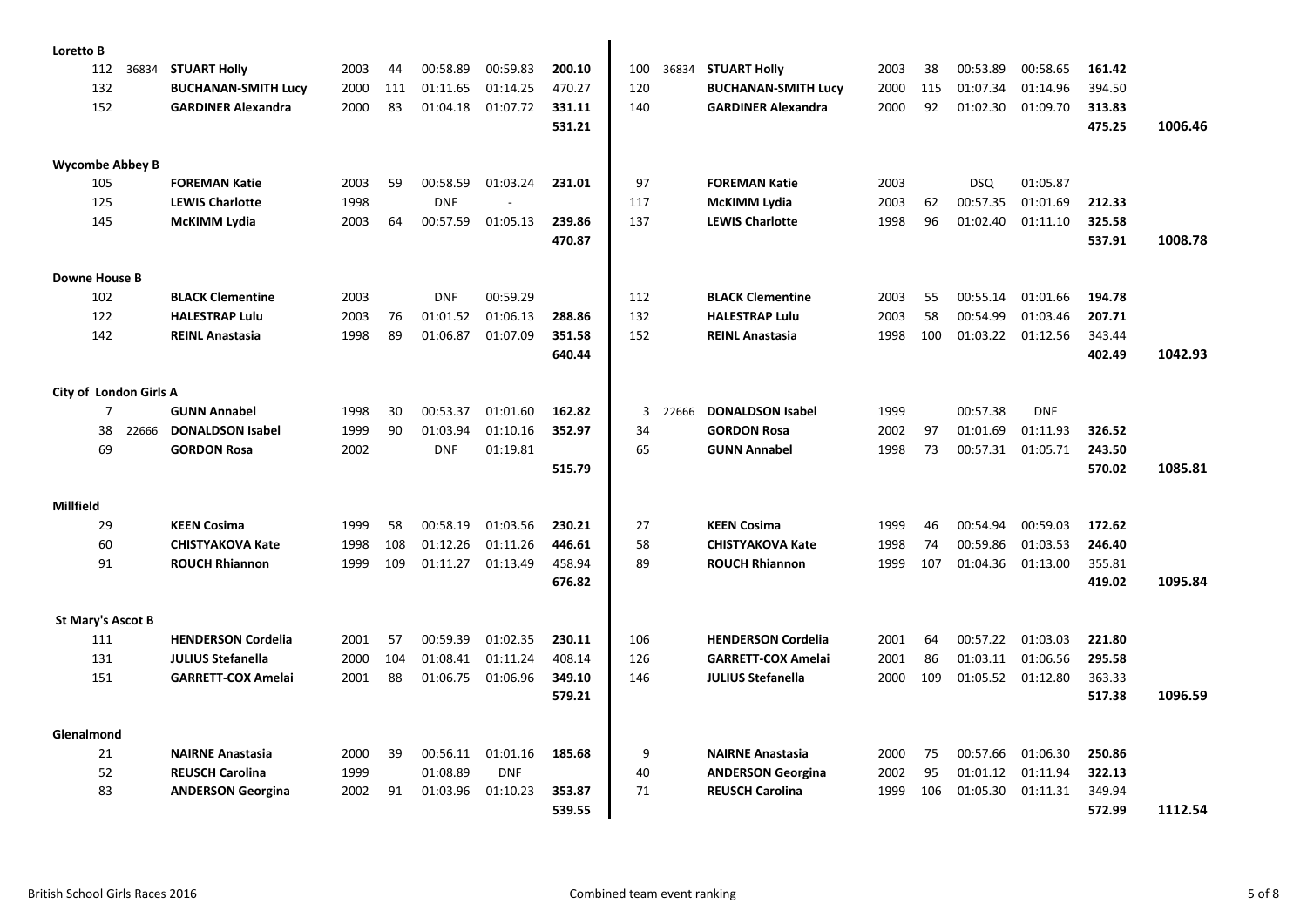| <b>Moreton Hall B</b>   |                           |      |     |            |                          |        |                |            |                           |      |     |            |          |        |         |
|-------------------------|---------------------------|------|-----|------------|--------------------------|--------|----------------|------------|---------------------------|------|-----|------------|----------|--------|---------|
| 96                      | <b>GRACE Georgina</b>     | 2001 | 50  | 00:56.58   | 01:03.71                 | 215.70 | 96             |            | <b>GRACE Georgina</b>     | 2001 | 47  | 00:53.32   | 01:01.62 | 180.22 |         |
| 116                     | <b>SPENCER Jessica</b>    | 1998 | 92  | 01:03.15   | 01:11.62                 | 359.63 | 116            |            | <b>SPENCER Jessica</b>    | 1998 | 110 | 01:04.74   | 01:13.74 | 364.58 |         |
| 136                     | <b>BURROUGHS Jemima</b>   | 1999 | 119 | 01:16.69   | 01:23.26                 | 609.93 | 136            |            | <b>BURROUGHS Jemima</b>   | 1999 | 121 | 01:12.00   | 01:20.97 | 478.07 |         |
|                         |                           |      |     |            |                          | 575.33 |                |            |                           |      |     |            |          | 544.80 | 1120.13 |
|                         |                           |      |     |            |                          |        |                |            |                           |      |     |            |          |        |         |
| Ipswich High B          |                           |      |     |            |                          |        |                |            |                           |      |     |            |          |        |         |
| 98                      | <b>SHELLEY Madeline</b>   | 2002 | 102 | 01:07.49   | 01:10.57                 | 392.34 | 94             |            | <b>SHELLEY Madeline</b>   | 2002 | 114 | 01:03.74   | 01:15.52 | 370.69 |         |
| 118                     | <b>WHYLOCK Josephine</b>  | 2002 | 122 | 01:27.47   | 01:33.46                 | 818.47 | 114            |            | <b>WHYTOCK Josephine</b>  | 2002 | 130 | 01:19.13   | 01:27.48 | 584.90 |         |
| 138<br>21017            | <b>ELLIFF Alexa</b>       | 2003 | 66  | 01:00.88   | 01:02.53                 | 246.71 | 134            | 21017      | <b>ELLIFF Alexa</b>       | 2003 | 35  | 00:53.65   | 00:57.77 | 152.65 |         |
|                         |                           |      |     |            |                          | 639.05 |                |            |                           |      |     |            |          | 523.34 | 1162.39 |
|                         |                           |      |     |            |                          |        |                |            |                           |      |     |            |          |        |         |
| Woldingham              |                           |      |     |            |                          |        |                |            |                           |      |     |            |          |        |         |
| 16<br><b>ITA</b>        | <b>BERTAZZONI Corinna</b> | 2001 | 11  | 00:51.50   | 00:56.81                 | 96.62  | $\overline{2}$ | <b>ITA</b> | <b>BERTAZZONI Corinna</b> | 2001 | 13  | 00:48.50   | 00:53.80 | 81.22  |         |
| 47                      | <b>SPARSHOTT Sparkle</b>  | 2002 | 118 | 01:14.21   | 01:25.12                 | 603.77 | 33             |            | <b>SPARSHOTT Sparkle</b>  | 2002 | 118 | 01:09.79   | 01:17.56 | 434.05 |         |
| 78                      | <b>REDHOUSE Honor</b>     | 2003 |     | 01:16.90   | <b>DNF</b>               |        | 64             |            | <b>REDHOUSE Honor</b>     | 2003 | 126 | 01:14.54   | 01:24.84 | 528.27 |         |
|                         |                           |      |     |            |                          | 700.39 |                |            |                           |      |     |            |          | 515.27 | 1215.66 |
|                         |                           |      |     |            |                          |        |                |            |                           |      |     |            |          |        |         |
| <b>Guildford High B</b> |                           |      |     |            |                          |        |                |            |                           |      |     |            |          |        |         |
| 95                      | <b>HIGGO Annie</b>        | 1998 | 97  | 01:05.22   | 01:11.36                 | 377.63 | 109            |            | <b>HIGGO Annie</b>        | 1998 | 90  | 01:02.96   | 01:08.59 | 310.31 |         |
| 115                     | <b>TWINE Sophie</b>       | 2000 | 93  | 01:05.73   | 01:09.18                 | 361.03 | 129            |            | <b>TWINE Sophie</b>       | 2000 | 79  | 01:00.41   | 01:05.37 | 265.11 |         |
| 135                     | <b>RICKMAN Maggie</b>     | 2002 | 95  | 01:06.71   | 01:09.09                 | 369.87 | 149            |            | <b>RICKMAN Maggie</b>     | 2002 | 102 | 01:04.65   | 01:11.21 | 344.06 |         |
|                         |                           |      |     |            |                          | 730.90 |                |            |                           |      |     |            |          | 575.42 | 1306.32 |
|                         |                           |      |     |            |                          |        |                |            |                           |      |     |            |          |        |         |
| <b>Tudor Hall B</b>     |                           |      |     |            |                          |        |                |            |                           |      |     |            |          |        |         |
| 99                      | <b>FLEMING Lorna</b>      | 2000 | 78  | 01:01.32   | 01:08.32                 | 308.64 | 111            |            | <b>BELBIN Olivia</b>      | 1997 |     | <b>DNF</b> |          |        |         |
| 119                     | <b>BELBIN Olivia</b>      | 1997 | 105 | 01:06.30   | 01:13.94                 | 414.01 | 131            |            | <b>MILLER Jessica</b>     | 2000 | 89  | 01:01.48   | 01:10.01 | 309.84 |         |
| 139                     | <b>MILLER Jessica</b>     | 2000 |     | <b>DNF</b> | $\overline{\phantom{a}}$ |        | 151            |            | <b>FLEMING Lorna</b>      | 2000 | 93  | 01:03.13   | 01:08.97 | 314.61 |         |
|                         |                           |      |     |            |                          | 722.65 |                |            |                           |      |     |            |          | 624.45 | 1347.1  |
| <b>St Swithuns B</b>    |                           |      |     |            |                          |        |                |            |                           |      |     |            |          |        |         |
| 110                     | <b>STACPOOLE Alice</b>    | 2000 |     | 00:00.00   | 00:00.00                 | 0.00   | 103            |            | <b>STACPOOLE Alice</b>    | 2000 | 108 | 01:03.91   | 01:13.65 | 357.38 |         |
| 130                     | <b>CALDER Alice</b>       | 2001 | 103 | 01:09.05   | 01:09.90                 | 401.18 | 123            |            | <b>CALDER Alice</b>       | 2001 | 82  | 01:00.88   | 01:06.69 | 279.13 |         |
| 150                     | <b>IRONSIDE Alex</b>      | 2001 | 101 | 01:06.83   | 01:10.99                 | 389.95 | 143            |            | <b>IRONSIDE Alex</b>      | 2001 | 88  | 01:01.43   | 01:09.05 | 301.93 |         |
|                         |                           |      |     |            |                          | 791.13 |                |            |                           |      |     |            |          | 581.06 | 1372.19 |
|                         |                           |      |     |            |                          |        |                |            |                           |      |     |            |          |        |         |
| <b>Cheltenham B</b>     |                           |      |     |            |                          |        |                |            |                           |      |     |            |          |        |         |
| 94                      | <b>ROSENFELD Lily</b>     | 2002 | 100 | 01:05.13   | 01:12.48                 | 387.86 | 101            |            | <b>ROSENFELD Lily</b>     | 2002 | 85  | 01:00.33   | 01:08.80 | 291.35 |         |
| 114                     | <b>HALL Alice</b>         | 2001 |     | 01:04.48   | <b>DNF</b>               |        | 121            |            | <b>LEUNG Una</b>          | 2001 |     | <b>DSQ</b> |          |        |         |
| 134                     | <b>LEUNG Una</b>          | 2001 | 68  | 01:00.12   | 01:03.68                 | 250.59 | 141            |            | <b>HALL Alice</b>         | 2001 | 122 | 01:14.13   | 01:19.40 | 482.45 |         |
|                         |                           |      |     |            |                          | 638.45 |                |            |                           |      |     |            |          | 773.80 | 1412.25 |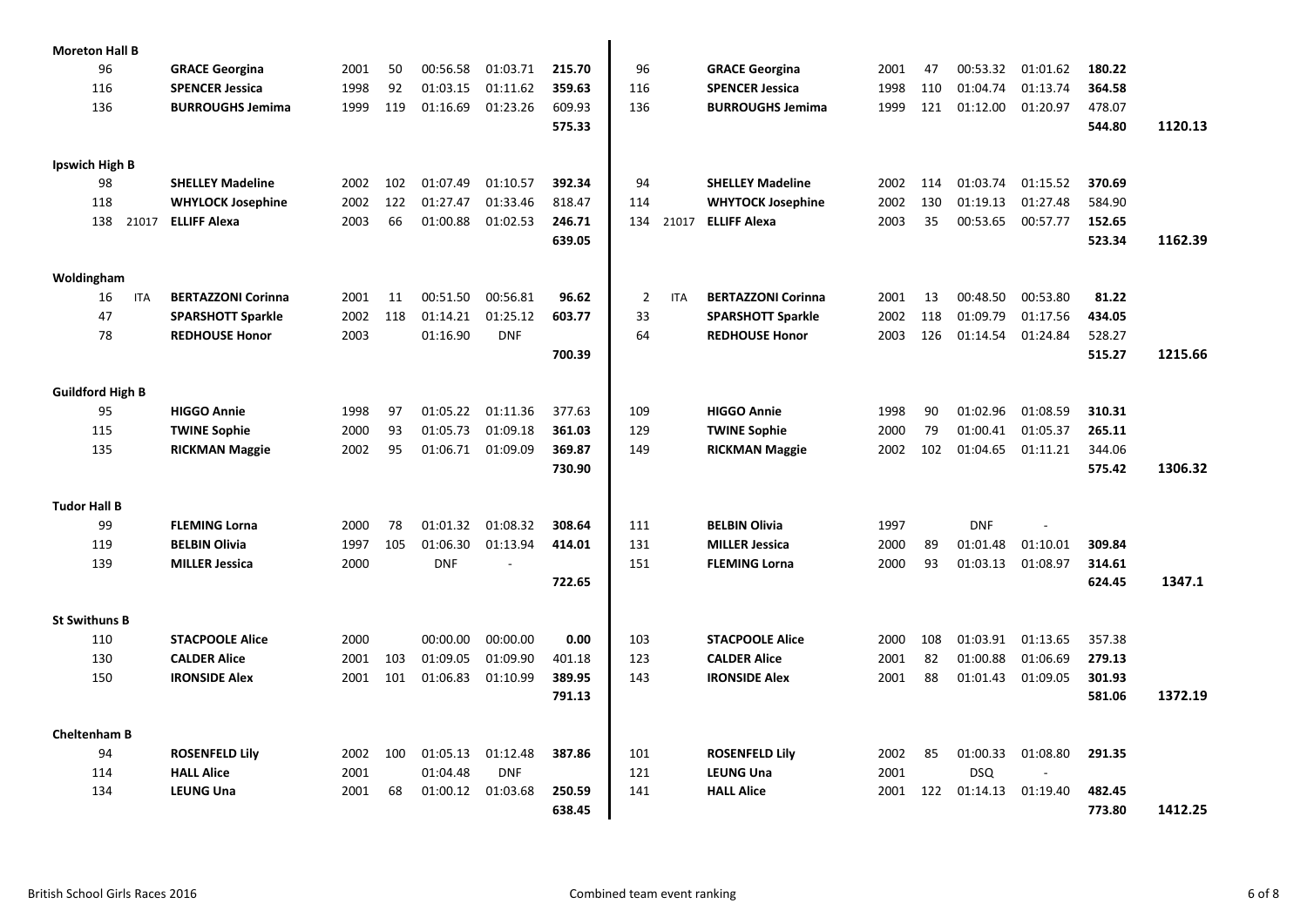| <b>St Mary's Calne B</b>        |                      |                                            |              |     |                          |            |         |          |                |                                           |              |                     |                      |                      |                |         |
|---------------------------------|----------------------|--------------------------------------------|--------------|-----|--------------------------|------------|---------|----------|----------------|-------------------------------------------|--------------|---------------------|----------------------|----------------------|----------------|---------|
| 108                             |                      | <b>VESTBIRK Marina</b>                     | 1999         | 82  | 01:03.60                 | 01:07.98   | 327.93  | 107      |                | <b>VESTBIRK Marina</b>                    | 1999         |                     | <b>DNF</b>           | ÷.                   |                |         |
| 128                             |                      | <b>INNES Lily</b>                          | 1998         | 110 | 01:11.77                 | 01:13.31   | 462.12  | 127      |                | <b>INNES Lily</b>                         | 1998         | 129                 | 01:07.07             | 01:39.44             | 584.11         |         |
| 148                             |                      | <b>LANE FOX Georgia</b>                    | 2000         | 96  | 01:05.72                 | 01:10.58   | 374.84  | 147      |                | <b>LANE FOX Georgia</b>                   | 2000         | 104                 | 01:04.95             | 01:11.28             | 346.96         |         |
|                                 |                      |                                            |              |     |                          |            | 702.77  |          |                |                                           |              |                     |                      |                      | 931.07         | 1633.84 |
| <b>Francis Holland B</b>        |                      |                                            |              |     |                          |            |         |          |                |                                           |              |                     |                      |                      |                |         |
| 106                             |                      | <b>BENNETT Heather</b>                     | 2001         | 120 | 01:17.99                 | 01:22.49   | 615.20  | 99       |                | <b>HENNIKER-GOTLEY Francesca</b>          | 2000         | 101                 | 01:04.39             | 01:11.46             | 343.98         |         |
| 126                             |                      | <b>HENNIKER-GOTLEY Francesca</b>           | 2000         | 99  | 01:06.48                 | 01:10.96   | 386.18  | 119      |                | <b>BENNETT Heather</b>                    | 2001         | 127                 | 01:17.14             | 01:24.13             | 543.07         |         |
| 146                             |                      | <b>BENNETT Amy</b>                         | 2003         | 117 | 01:18.19                 | 01:20.88   | 601.18  | 139      |                | <b>BENNETT Amy</b>                        | 2003         | 124                 | 01:14.71             | 01:23.03             | 515.43         |         |
|                                 |                      |                                            |              |     |                          |            | 987.36  |          |                |                                           |              |                     |                      |                      | 859.41         | 1846.77 |
| <b>Richmond School B</b>        |                      |                                            |              |     |                          |            |         |          |                |                                           |              |                     |                      |                      |                |         |
| 103                             |                      | <b>BUSHELL Isabel</b>                      | 2001         | 105 | 01:07.20                 | 01:13.04   | 414.01  | 110      |                | <b>BUSHELL Isabel</b>                     | 2001         | 113                 | 01:06.35             | 01:12.51             | 367.56         |         |
| 123                             |                      | <b>DANGERFIELD Jodie</b>                   | 2000         | 116 | 01:16.91                 | 01:22.06   | 600.19  | 130      |                | <b>DANGERFIELD Jodie</b>                  | 2000         | 128                 | 01:21.23             | 01:23.50             | 570.17         |         |
| 143                             |                      | <b>CARNEGIE-BROWN Katherine</b>            | 2001         | 121 | 01:26.45                 | 01:25.15   | 725.73  | 150      |                | <b>CARNEGIE-BROWN Katherine</b>           | 2001         | 125                 | 01:17.47             | 01:20.31             | 515.74         |         |
|                                 |                      |                                            |              |     |                          |            | 1014.20 |          |                |                                           |              |                     |                      |                      | 883.30         | 1897.5  |
| <b>Not Classified Teams (5)</b> |                      |                                            |              |     |                          |            |         |          |                |                                           |              |                     |                      |                      |                |         |
|                                 |                      |                                            |              |     |                          |            |         |          |                |                                           |              |                     |                      |                      |                |         |
| <b>Reeds A</b>                  |                      |                                            |              |     |                          |            |         |          |                |                                           |              |                     |                      |                      |                |         |
| 43                              | 12                   | 20352 COLLEY Isabella<br><b>HUFF Sarah</b> | 1999<br>1999 |     | <b>DNF</b><br><b>DNF</b> |            |         | 25<br>56 | 19498<br>21530 | LILLYWHITE Alexandra<br><b>HUFF Sarah</b> | 1999<br>1999 | 2<br>$\overline{7}$ | 00:44.50<br>00:46.42 | 00:48.97<br>00:52.37 | 12.06<br>53.73 |         |
|                                 | 21530<br>74<br>19498 | LILLYWHITE Alexandra                       | 1999         | 9   | 00:50.96                 | 00:57.05   | 93.64   | 87       |                | 20352 COLLEY Isabella                     | 1999         | 4                   | 00:45.69             | 00:49.72             | 27.26          |         |
|                                 |                      |                                            |              |     |                          |            |         |          |                |                                           |              |                     |                      |                      | 39.32          |         |
| <b>Aiglon B</b>                 |                      |                                            |              |     |                          |            |         |          |                |                                           |              |                     |                      |                      |                |         |
| 107                             |                      | <b>CHALCRAFT Elise</b>                     | 1997         | 40  | 00:57.06                 | 01:00.25   | 186.08  | 113      |                | <b>CHALCRAFT Elise</b>                    | 1997         | 36                  | 00:53.63             | 00:58.70             | 159.77         |         |
| 127                             |                      | VON DER SCHULENBURG Celeste                | 2000         |     | <b>DNF</b>               |            |         | 133      |                | <b>VON DER SCHULENBURG Celeste</b>        | 2000         | 56                  | 00:55.88             | 01:01.29             | 197.68         |         |
| 147                             |                      | <b>KIRKPATRICK Larissa</b>                 | 1997         |     | 00:55.74                 | <b>DNF</b> |         | 153      |                | <b>KIRKPATRICK Larissa</b>                | 1997         | 63                  | 00:56.94             | 01:02.58             | 216.09         |         |
|                                 |                      |                                            |              |     |                          |            |         |          |                |                                           |              |                     |                      |                      | 357.45         |         |
| Heathfield                      |                      |                                            |              |     |                          |            |         |          |                |                                           |              |                     |                      |                      |                |         |
|                                 | 20                   | <b>REID Catharine</b>                      | 2001         |     | <b>DSQ</b>               |            |         | 30       |                | <b>REID Catharine</b>                     | 2001         | 45                  | 00:56.09             | 00:57.55             | 170.03         |         |
|                                 | 51                   | <b>TROMANS Alexandra</b>                   | 2001         |     | <b>DNF</b>               |            |         | 61       |                | <b>SAMENGO-TURNER Minna</b>               | 2001         | 81                  | 01:01.72             | 01:05.33             | 275.06         |         |
| 82                              |                      | <b>SAMENGO-TURNER Minna</b>                | 2001         | 98  | 01:06.58                 | 01:10.49   | 382.50  | 92       |                | <b>TROMANS Alexandra</b>                  | 2001         | 76                  | 00:59.98             | 01:04.41             | 254.23         |         |
|                                 |                      |                                            |              |     |                          |            |         |          |                |                                           |              |                     |                      |                      | 424.26         |         |
| <b>NLCS B</b>                   |                      |                                            |              |     |                          |            |         |          |                |                                           |              |                     |                      |                      |                |         |
| 104                             | <b>PR</b>            | <b>MALUGIN Anastasia</b>                   | 2003         | 52  | 00:57.42                 | 01:03.21   | 219.08  | 108      | <b>PR</b>      | <b>MALUGIN Anastasia</b>                  | 2003         |                     | 00:58.03             | <b>DNF</b>           |                |         |
| 124                             | <b>PR</b>            | <b>STEVENS Lilyella</b>                    | 2002         | 60  | 00:57.56                 | 01:04.40   | 232.30  | 128      | PR             | <b>STEVENS Lilyella</b>                   | 2002         |                     | <b>DSQ</b>           | 01:02.58             |                |         |
| 144                             |                      | <b>WILLIAMSON Isobel</b>                   | 2003         |     | 01:02.44                 | <b>DSQ</b> |         | 148      |                | <b>WILLIAMSON Isobel</b>                  | 2003         | 112                 | 01:06.32             | 01:12.48             | 367.09         |         |
|                                 |                      |                                            |              |     |                          |            | 451.38  |          |                |                                           |              |                     |                      |                      |                |         |